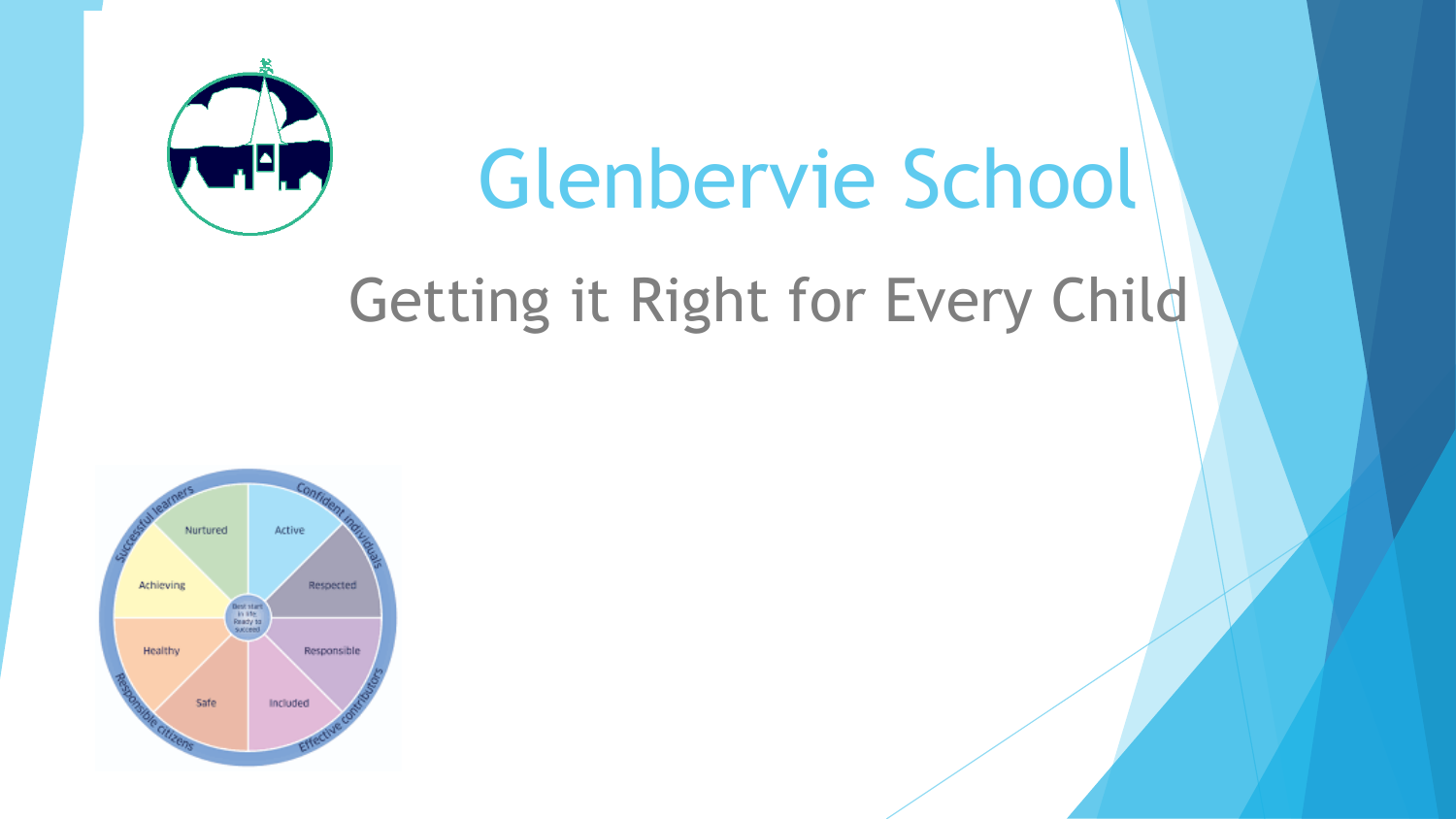- **Getting it right for every child" ~ How Glenbervie supports children in school**
- Children come to school each day and we would always have high expectations that they will settle into school, engage in lessons and have a great time with their friends.
- We are an inclusive school and our belief is that the best place for children to thrive with their learning and relationships is to be with their peers and their own teacher, in their own classroom.
- Sometimes this can prove difficult though. Barriers to learning may arise from specific learning difficulties, disability, social, emotional or behavioural needs, bereavement or family issues.
- Sometimes these barriers disrupt class learning or cause difficulties during break times. Sometimes these tricky situations affect only the child themselves and sometimes they can impact on their classmates and staff they work with.
- At Glenbervie we work hard to support all our children and we put in place universal strategies that support in a variety of ways.
- We also have targeted interventions that support groups of children or individuals.
- If there's been a tricky issue or challenging time there are a range of strategies we can adopt that can support an individual, group or class that has been affected.
- Working with our staff, we've put together this Powerpoint that details some of our approaches in school.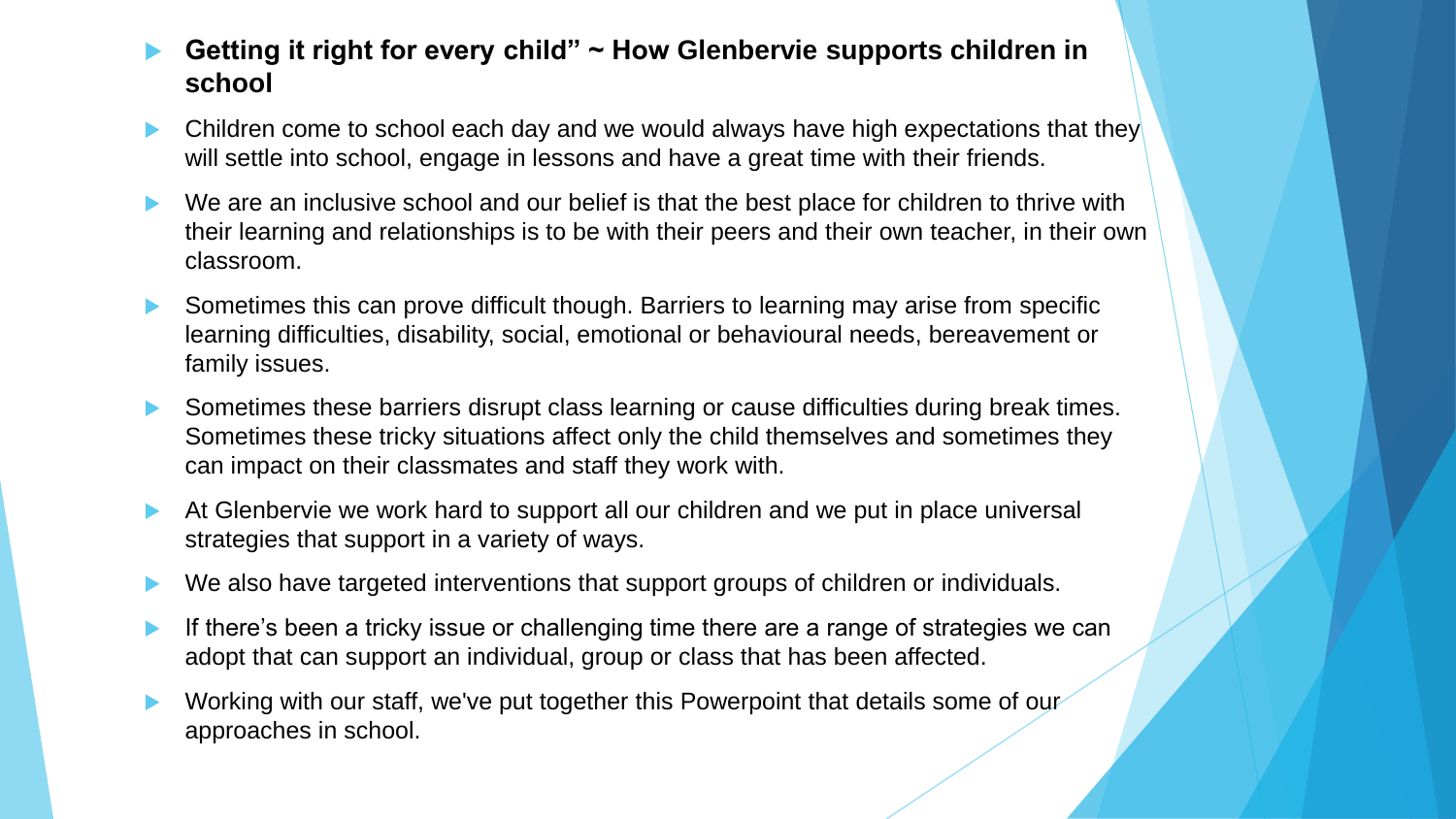#### Glenbervie School-Approaches

 $\mathsf{ep}(\mathsf{e}_t)$ If there's a tricky issue at playtime or in class these are some of the approaches staff may take to help:

•Whole class circle time. These are class conversations, that give *by* everyone a chance to talk about their thoughts feeling emotions of everyone a chance to talk about their thoughts, feeling, emotions or experiences.

- •1:1 chats between a staff member and pupil
- •Buddy or peer groups to chat with
- •Playground Pals

•Restorative discussions between children who have had an issue. [You can read more about restorative approaches by clicking here.](https://education.gov.scot/parentzone/additional-support/specific-support-needs/social-and-emotional-factors/restorative-approaches/) •Story times using books about themes that may have been challenging in school.

•Discussing, developing and revisiting classroom charters which contain School expectations. We work hard to develop these with the whole class and support consistency and acknowledgement about what's working well and going right.

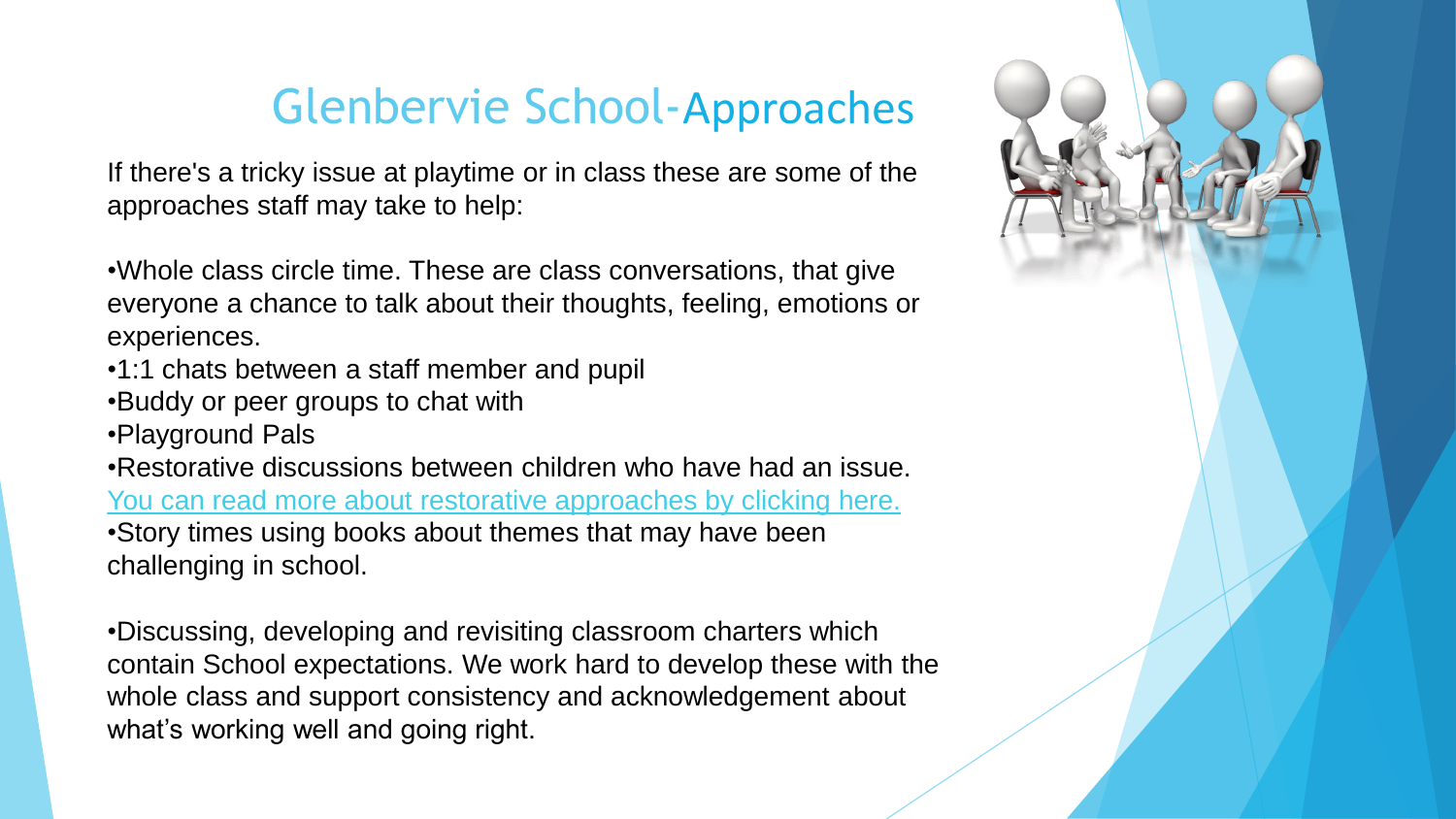## Glenbervie School-Approaches

- Talking as a whole school: sharing issues we've experienced at school to help overcome them or encouraging participation in whole school assemblies where class work, group and individual successes are shared and celebrated weekly.
- Talking about and learning conflict resolution approaches (linked to restorative approaches):
	- De-stress before we speak
	- Time for everyone to speak and be heard
	- Listening to what others have to say
	- Negotiating solutions together
- Nurture sessions supporting calming and self-regulation, mood and feelings exploration. This is usually done in groups and sometimes done with the whole class.
- 1:1 support for children to help understand, acknowledge and plan for transitions within the school day/week/year as these can be an added time of concern or anxiety.
- Teacher feedback on behaviours, learning and work to support children to have a sense of pride and accomplishment in the day they are having at school.
- Social groups that explore themes of bereavement, separation, loss and resilience:
	- Seasons for Growth- Intervention and Prevention Teacher
	- Nurture Group- ASL Teacher
	- Pupil Support Worker led groups/1-1

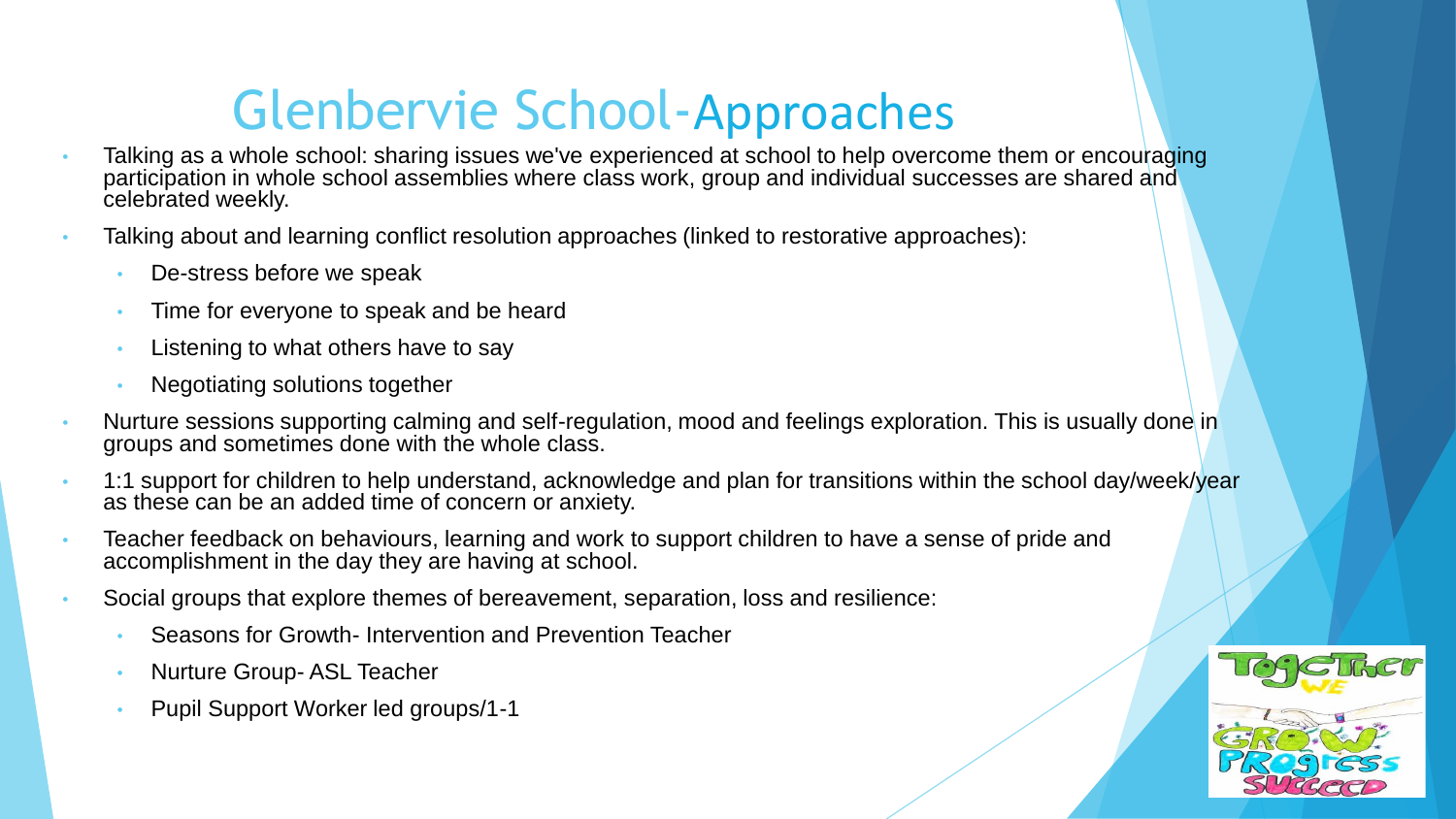#### Classroom Management Approaches

- Staff work hard to manage their classrooms to support positive learning and teaching times. Here are ways they support positive behaviour management:
- Having routines in place supports children to know what to expect in their school day/ week.
- Visual timetables help children to see what is planned for their day at school.
- We aim to 'meet and greet' each morning, helping to get the school day started positively.
- Additional time for learning if learning has been disrupted.
- Additional 'down time' to do 'recovery' activities.
- Positive behaviour management strategies to recognise and name good behaviours ("catch them being good").
- As teachers, we don't underestimate the power of smiles, kind words, acceptance following behavioural incidents.
- Teaching approaches that are supported by being fair and consistent to all. We aim to treat every child with the same level of respect.
- Consistently: staff showing that we hold high expectations for all our pupils.
- Use of class based and school-based points systems to promote an ethos of success and achievement.
- Use of the school House System to promote a sense of belonging and team work.
- Worry box in class/school for children to post concerns or worries privately to the class teacher who can follow up privately or during set times like circle time.
- Staff consider carefully seating arrangements and work with children to give choice and support in who they work with. These arrangements are changed regularly to support children feel settled in class with others they can work with.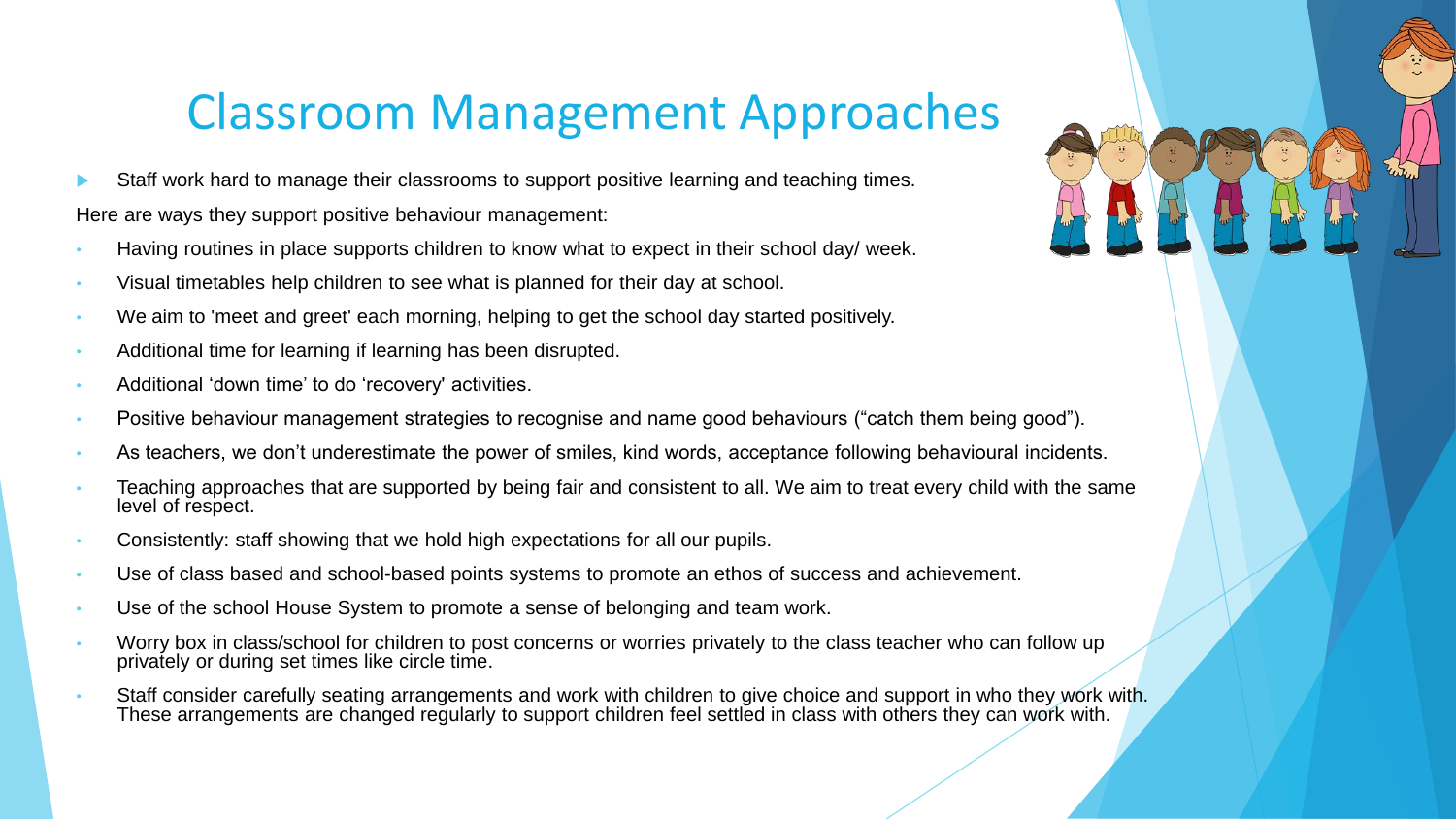

### Curriculum approaches to supporting pupils at School

- What we learn in our classrooms also helps us to understand, be supported and build our resilience. These types of learning help with these themes:
- PSHE lessons exploring friendship, behaviour, relationships.
- Team building games and activities.
- Outdoor Learning
- Time in a different part of the school (gym, hall, different classroom area) can often change the dynamics positively within the class.
- Physical activity in the gym or outside. Running off a bit of steam can help!
- Anti-bullying learning, approaches, campaigns, supports within class and across the whole school.
- Creative approaches (drawing, painting, writing) to explore feelings, thoughts and opinions.
- Puppet play times to explore feelings, thoughts and ideas.
- Free play time to explore feelings in home corner, painting area, role play areas.
- Drama time to explore feelings, thoughts, emotions.
- Growth mindset activities and Visible Learning Roots/Activities.
- Brainstorming approaches exploring feelings, thoughts, emotions, solutions, challenges, difficulties.
- Whole school (weekly assemblies) and classroom learning related to Rights Respecting Schools and the UNCRC.
- Engaging fast finisher activities that motivate and support learners to continue/ take further their learning.
- Singing: Teacher choice and Fischy Music tunes used as another way to explore thoughts, feeling and emotions.
- Yoga activities to support calm, settled, mindfulness time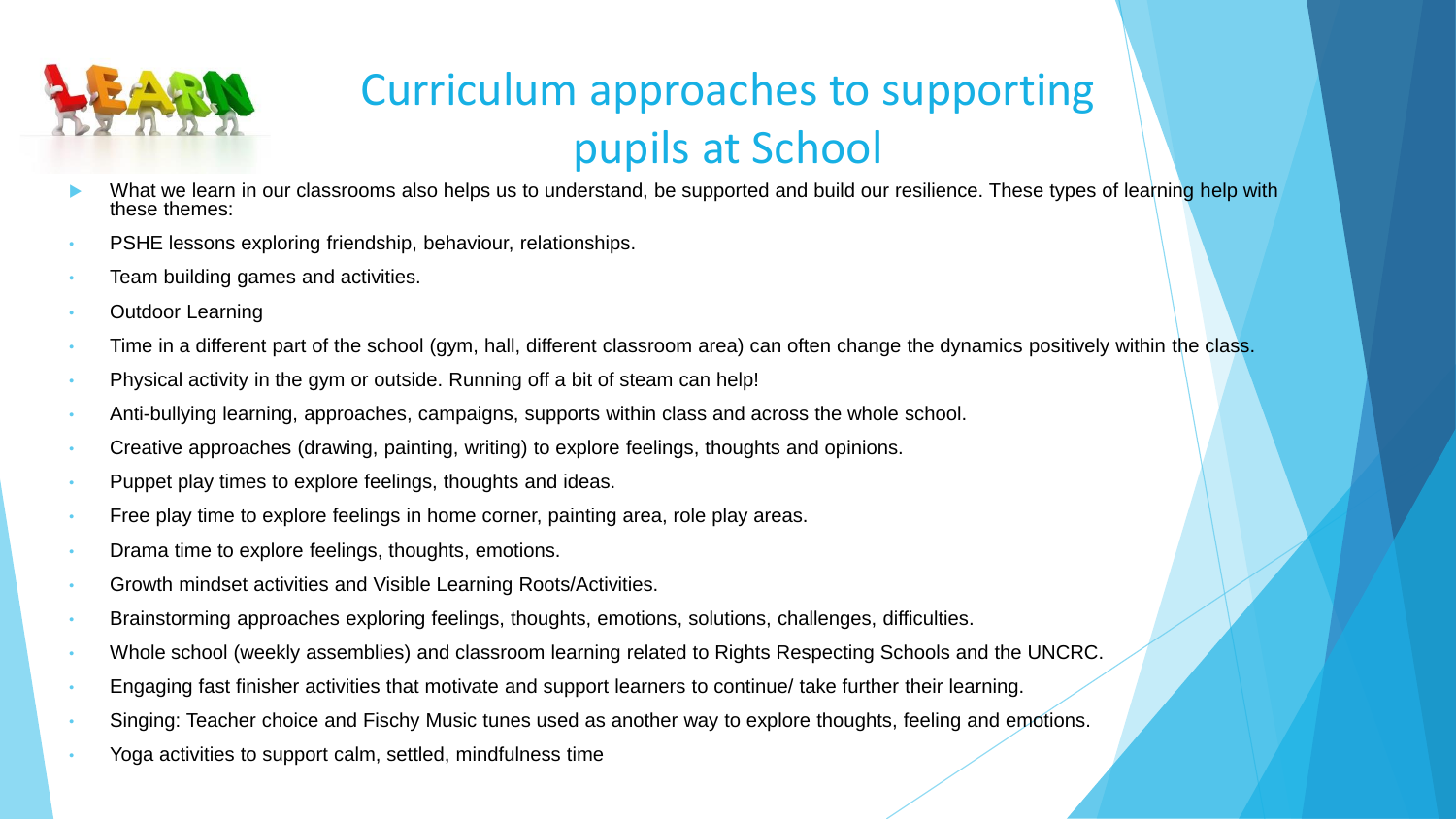### Recognising the Positives



- Children respond well to positive praise and attention and this can help engage them and make them feel enthusiastic about school and their learning. These approaches also help when it feels like we're going through tricky times. We use the following approaches to help:
- Good news notes home and shared on Seesaw/Social Media (individual approaches).
- Recognition of excellent behaviours (Shared Values/Praise Slips/ Headteacher's Awards' Hot Choc Friday).
- Daily home -> school diary (paper based, email or through Seesaw app) for individual children.
- School to home communications through email, text message, phone call or Seesaw app.
- Sharing photographs and school work through displays throughout the school, Seesaw app and school social media posts
- Whole school assemblies promote in school and out of school successes and achievements
- As well as exploring Children's Rights, our whole school assemblies also have a focus of "Our Minds Matter and "Bounce Back " looking at themes that support positive mental wellbeing.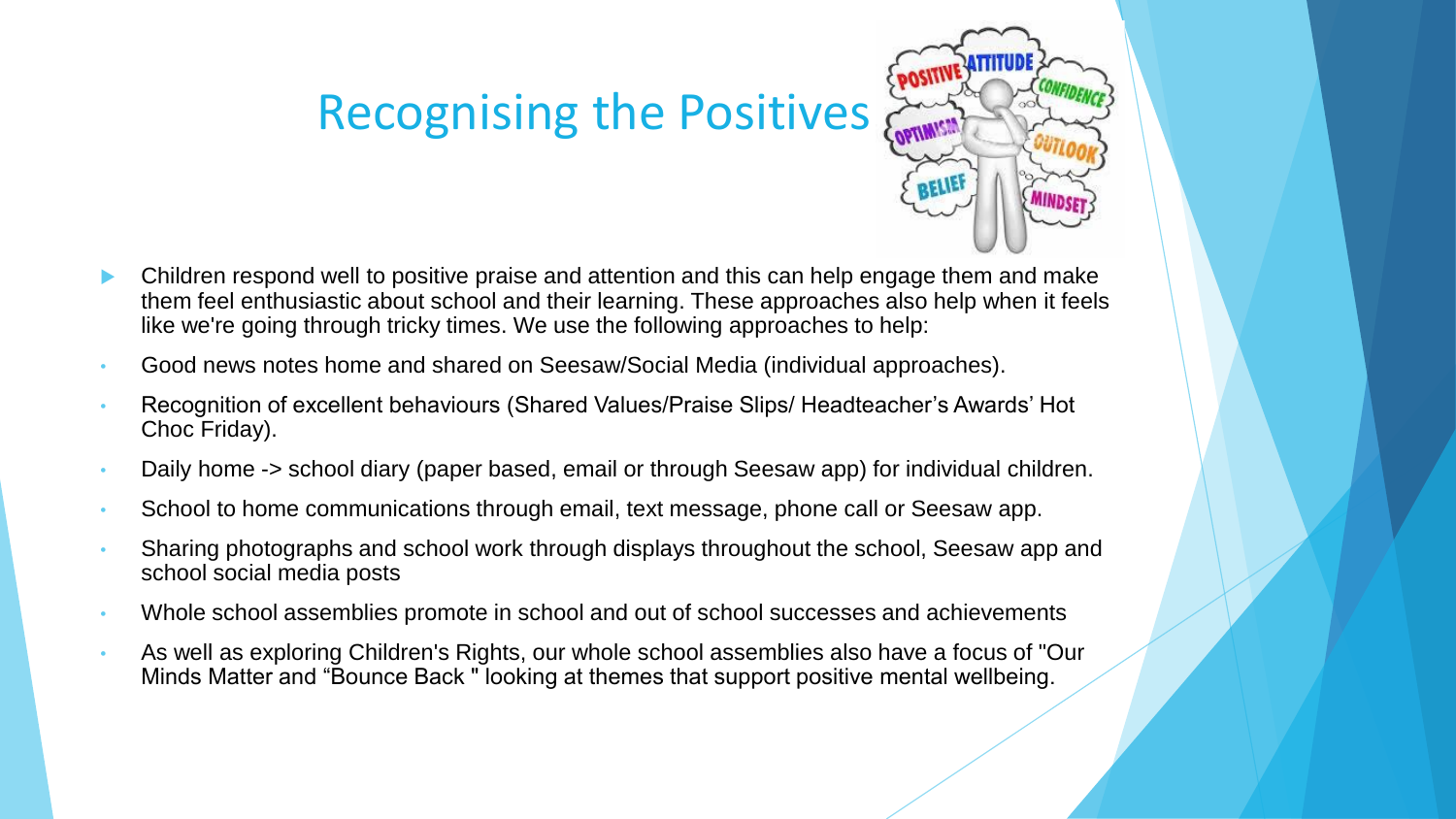## Individual Approaches

- Sometimes individual children need individual, tailored approaches to support them. Here are some of the ways we do this at Glenbervie:
- Additional time or/and support from the Head Teacher or ASL Teacher
- **PSA Support**
- Pupil Support Worker or Intervention & Prevention Teacher Support.
- Counselling support.
- Use of symbolised timetables to support children to understand what will happen during the school day (or week) so they know what's coming up and are reassured the day is progressing as planned by the teacher.
- Time out and /or quiet areas in the classroom (e.g. library corner) or school (e.g. sensory tent) that children can go to if appropriate.
- In an age/stage appropriate manner use of teddy bears/ dolls/ soft furnishings that can be cuddled, played with, held if needed.
- Signposting children to know who is available at different times to support or help them (in class, playground, dinner hall, corridors, etc).
- Individualised planning for learning, playtimes and transitions.